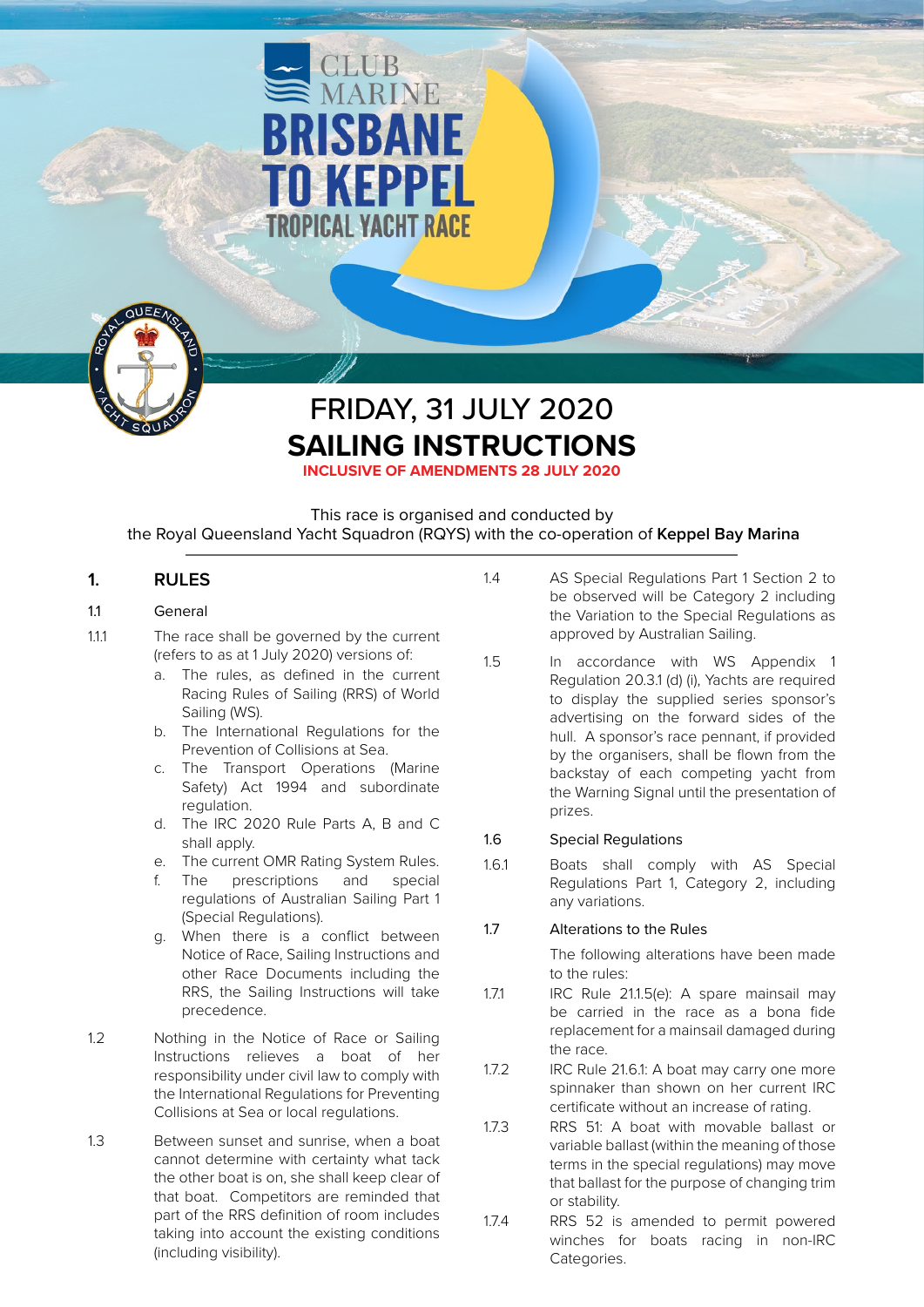

# **SAILING INSTRUCTIONS**

RRS 52 is amended to allow self-steering equipment to be used by boats in the Short-Handed division. 1.7.5

**BRISBANE** 

**TROPICAL YACHT RACE** 

- Those taking part in the 2020 Club Marine Brisbane to Keppel Tropical Yacht Race and Brisbane to Hamilton Island Yacht Race (B2K / B2HI) do so at their own risk and responsibility. The Royal Queensland Yacht Squadron Ltd. (RQYS) and the Race Sponsors are not responsible for the seaworthiness of a yacht whose entry is accepted, or the sufficiency or adequacy of its equipment. RQYS and the sponsors are not responsible for any damage or injury, either ashore or at sea, either to persons or yachts which might result from participating in this race. Attention is drawn to the RRS Fundamental Rule 4. 1.8
- After starting and prior to passing the North West Fairway mark, a boat that cannot manoeuvre safely and is in danger of hindering any commercial shipping shall use her engine to clear such shipping. The engine use must be logged in the Declaration Form (SI 18.2) and be lodged with the Race Committee after finishing the race. The Race Committee shall decide what penalties (if any) the boat shall be scored. This alters RRS 42. It is recommended that whilst within Moreton Bay that if mercantile shipping is observed within the shipping channel that may impact their sailing area that Skippers have their engine started and ready for operation. 1.9
- All Skippers are reminded of their responsibility under rule 9(b) of the IRPCS, (b) "A vessel of less than 20 metres in length or a sailing vessel shall not impede the passage of a vessel which can safely navigate only within a narrow channel or fairway." Competitors shall keep clear of, and give way to, all Commercial vessels greater than 20 meters once north of Mud Island and until north of the pilot boarding area abeam of Point Cartwright, this area being deemed to be 'Narrow Channels' by Maritime Safety Queensland. 1.10
- Boats competing in the B2K / B2HI are to consider themselves as one fleet, especially for the purposes of Communication. This will apply to the instructions in communication with Brisbane VTS on traversing the Shipping Channel. 1.11

### **2. CHARTS**

- The following current or fully amended paper charts shall be carried on board: 2.1
- B2K: AUS 815, AUS 816, AUS 247, AUS 235, AUS 236, AUS 818 and AUS 819 2.1.1
- B2HI: AUS 815, AUS 816, AUS 235, AUS 236, AUS 252, AUS 818, AUS 819, AUS 820, AUS 490, AUS 823, AUS824, AUS 821, AUS 367, AUS 254. 212

#### **SIGNALS MADE ASHORE & REGATTA OFFICE 3.**

- Signals made ashore shall be displayed on the flagstaff located near the RQYS Fuel Dock prior to the start. 3.1
- The regatta office for the B2K / B2HI is the RQYS Sailing Office located at Manly, see Appendix A for contact details. 3.2

#### **NOTICES TO COMPETITORS & CHANGES TO THE SAILING INSTRUCTIONS 4.**

- Any notices or changes to the Sailing Instructions shall be displayed on the Official Notice Board by 0900 hrs on the day such notice shall take effect. 4.1
- The Official Notice Board is located online at this weblink: [https://www.rqys.com.au/](https://www.rqys.com.au/sailingnoticeboard) [sailingnoticeboard](https://www.rqys.com.au/sailingnoticeboard) 4.2
- Notices may be communicated via SMS also. 4.3

# **5. SCHEDULE**

The schedule will be: 5.1

#### Mandatory Race Briefing

Thursday 30 July 2020 at 1800 hrs in the RQYS Girdis Room

#### Race Start

Friday 31 July 2020 at 1100 hrs (See SI 9)

#### Presentation of Trophies

To be advised to competitors via SMS from Race Control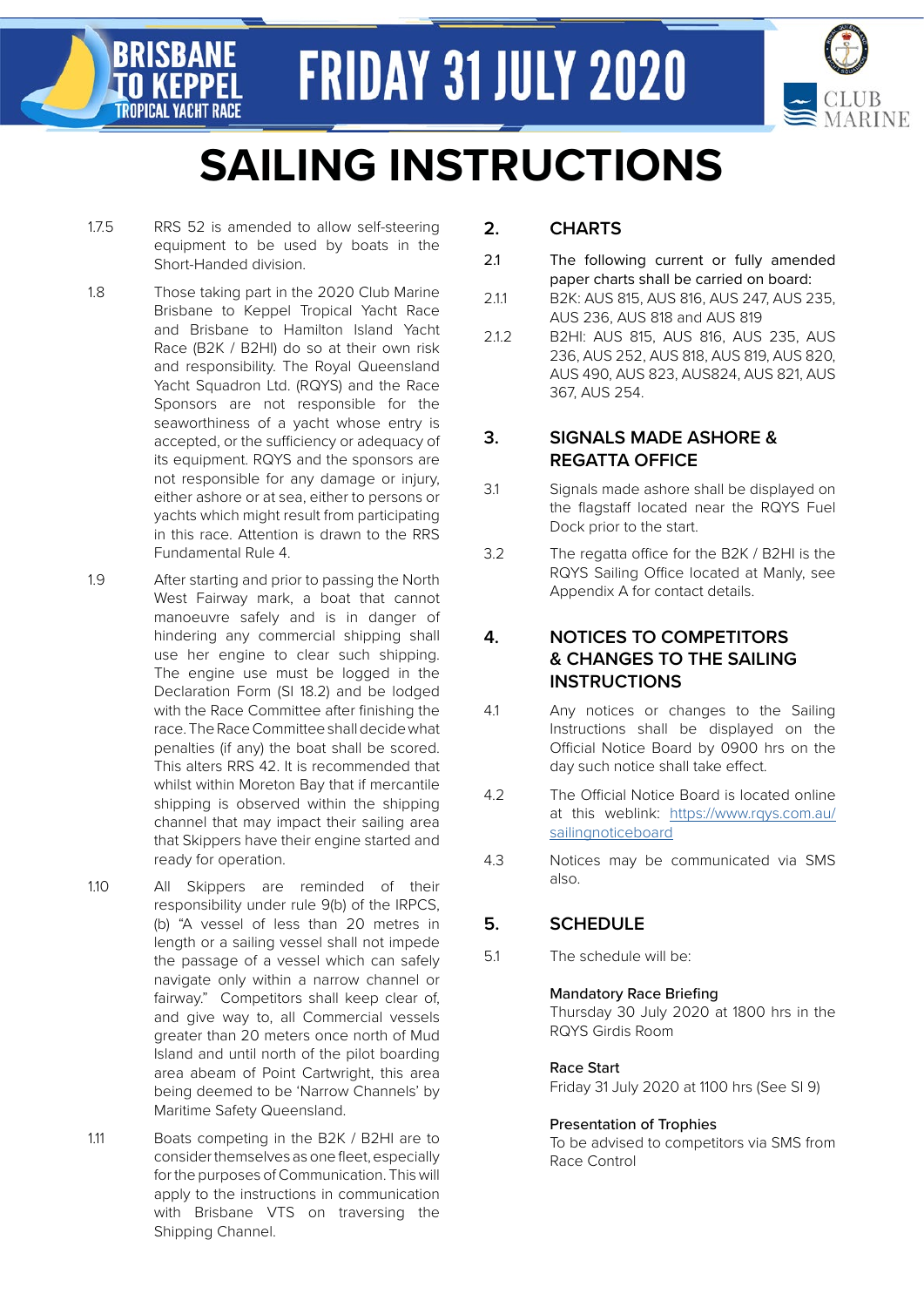

# **SAILING INSTRUCTIONS**

# **6. CATEGORIES**

**BRISBANE** 

**TROPICAL YACHT RACE** 

- There will be three (3) scoring Categories being IRC, Performance Handicap System (PHS), Performance Handicap System (PHS) Short-Handed Monohull. 6.1
- Subject to entries, further Divisions may be formed within the above Categories. The composition of Divisions will not form the basis of any protest or redress. This alters RRS 60.1. and 62.1a. 6.2
- The Divisional and Handicap Allocations will be available at the mandatory race briefing (SI 5 – Schedule). 6.3

# **7. SCORING AND HANDICAPS**

#### IRC Category 7.1

Results will be decided by the application of the Time Corrector (TCC) as shown on the IRC Certificate as a multiplier of lapsed time. The boat with the lowest corrected time (after application of scoring penalties, if any) will be scored first.

#### PHS Categories 7.2

Results will be decided by the application of Time Correction Factor (TCF) as a multiplier of elapsed times. The starting TCF shall be determined by the Race Committee and shall not be subject to protest or request for redress (amends RRS 60.1 and 62.1a).

The overall result will be calculated using stage results. There shall be no discards from that series.

# **8. COMMUNICATIONS**

- Communications Instructions at Appendix A form part of the Sailing Instructions. 8.1
- Yachts are required to communicate their position to the Race Committee / Race Control at any time outside the mandatory position reporting schedule, when requested by the Race Control. 8.2
- All boats will be required to carry a tracking device supplied by the organising authority. A boat on which such a unit fails or ceases to operate will be required to provide additional position reports by Satphone in accordance with the Sailing Instructions Appendix A. The organising authority may also place a camera on board any boat 8.2

for media purposes. Failure to carry and operate a tracking device or to carry a camera when required will lead to rejection of an application for entry, the cancellation of an entry or the disqualification of the boat from the race (refer RRS 76.1).

# **9. THE START**

- The Starting area will be approximately two (2) nautical miles east of Lockyer Beacon (approx. 27 26.28' S, 153 14.58' E). 9.1
- The Starting Line will be between the main mast flying an orange flag on the committee vessel, "Vic Frizzell", (a 10.5 metre Steber Motor Cruiser) at the starboard end and an orange buoy at the port end. An inner limit buoy may be laid near the committee boat approximately on the starting line. If laid, yachts shall not pass between this buoy and the committee boat at any time. A breach of this Sailing Instruction is open to protest by the Race Committee only; this alters RRS 60.1 and 60.3. 9.2
- The warning signal will not be made before 1055 hrs Friday 31 July 2020. 9.3
- The Monohull Class Flag will be International Code Flag Numeral 1. 9.4
- A boat that fails to return and start when signalled in accordance with RRS 29.1 will receive a 30-minute elapsed time penalty. This alters RRS Appendix A4.2. 9.5
- Yachts intending to start shall report to the Race Committee vessel via VHF ch Channel 72. 9.6
- Competing boats shall advise of their Sail Number, Boat Name and number of persons on board (POB) to the Race Committee vessel on VHF Channel 72 until acknowledged by race officials aboard the Race Committee vessel. 9.7
- Competing boats shall have their trysail and storm jib set until acknowledged by the race officials. Alternatively a boat may take a photograph that proves compliance and proves the photo was taken within the week leading up to the race e.g. timestamp needs to be shown, and send it to Race Control mobile phone number 0431 269 602 or Race Control email offshore@ rqys.com.au prior to 1000 hrs on Friday 31 July 2020. Boats that have not sent a 9.8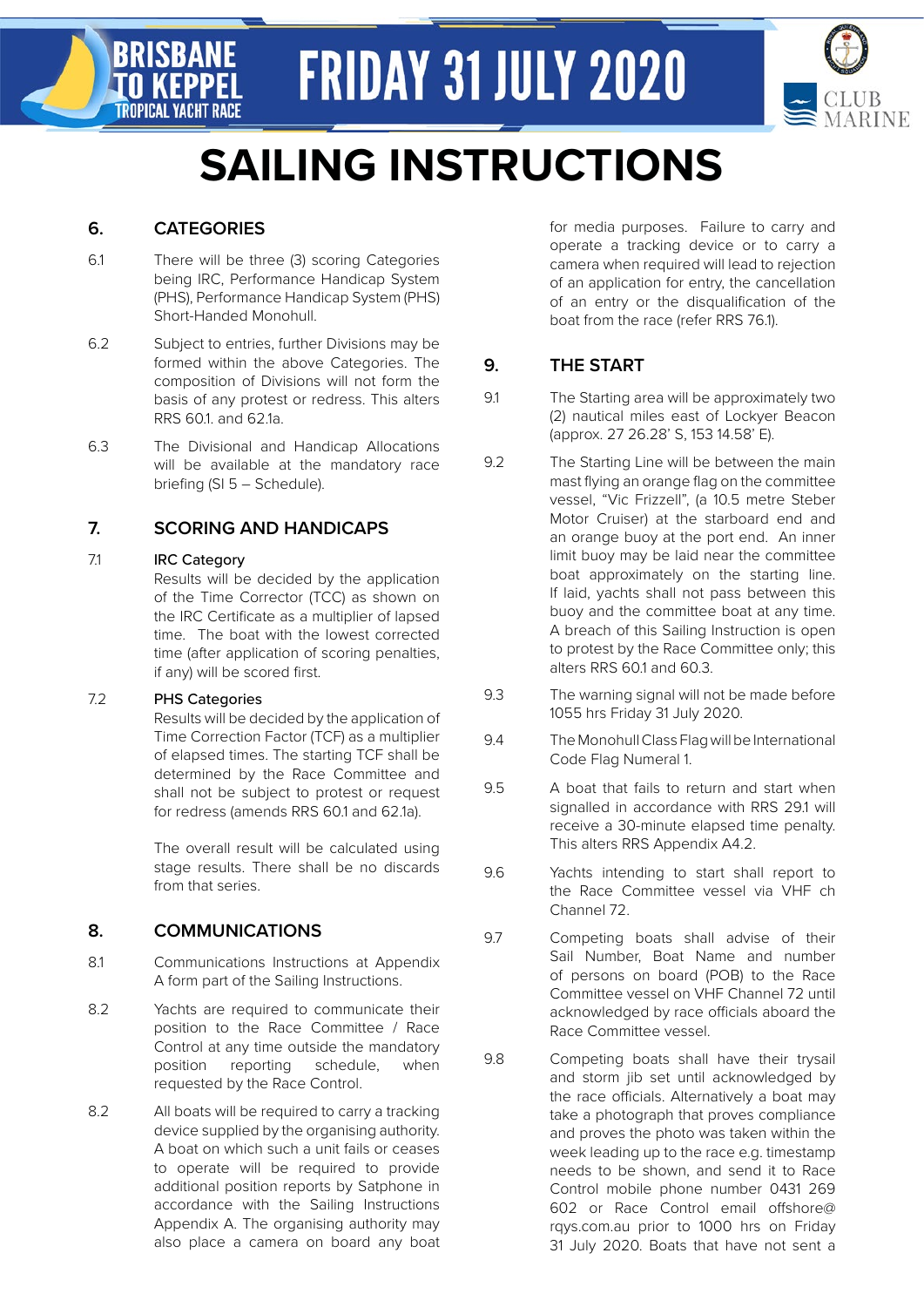

# **SAILING INSTRUCTIONS**

photo to the Race Committee before the warning signal, of the trysail and storm jib set, must sail past the Race Committee vessel with these sails set and receive an acknowledgement via radio VHF Channel 72, that the set sails have been sighted.

- The Race Committee may broadcast names/sail numbers of OCS boats, and/or other information of interest to competitors on VHF Channel 72. Any failure of, or defect in, such a broadcast will not be grounds for redress. This alters RRS 60.1 and 62. 9.9
- Individual recalls may be notified by radio on VHF Channel 72. 9.10
- Competitors are reminded that radio recall information is provided as an aid and the provision or failure of the aid will not form the basis of any protest or redress. 9.11

## **10. BOATS STARTING LATE**

- Boats that start more than one (1) hour after the starting signal will be scored "Did Not Start" unless the Race Committee deems otherwise. This alters RRS A4.2. 10.1
- A boat that is starting late may use her engine to get to the starting area. Any such boat must cease to use her engine four (4) minutes before starting. A boat shall report such circumstances in the Declaration Form (SI 18.2) and be lodged with the Race Committee after the finishing the race. The Race Committee will decide whether the boat shall be scored as a starter. This alters RRS 42. 10.2

# **11. COURSE AND MARKS**

#### Course

**TROPICAL YACHT RACE** 

| <b>MARK</b>                   | <b>DESCRIPTION</b>                            | <b>REQUIRED SIDE</b> |
|-------------------------------|-----------------------------------------------|----------------------|
| Start                         | As described in Sailing Instruction 9.1 & 9.2 |                      |
| M8 Light Beacon (passing)     | 27 12.09' S, 153 17.25' E                     | Port                 |
| South Cardinal (Old M9)       | 27 09.49' S, 153 20.14' E                     | Port                 |
| EK1 Buoy (passing)            | 27 08.55' S, 153 19.40' E                     | Port                 |
| EK2 Buoy (passing)            | 27 08.55' S, 153 19.80' E                     | Starboard            |
| Starboard Lateral Beacon      | 27 03.42' S, 153 17.67' E                     | Port                 |
| NW12 West Cardinal            | 27 02.28' S, 153 15.45' E                     | Starboard            |
| NW3 Green Beacon (passing)    | 26 57.80' S, 153 13.30' E                     | Starboard            |
| NW4 Red Beacon                | 26 51.50' S, 153 09.30' E                     | Starboard            |
| NW Fairway Mark               | 26 48.70' S, 153 10.60' E                     | Port                 |
| Breaksea Spit Light           | 24 21.21' S, 153 08.90' E                     | Port                 |
| Lady Elliott Island (passing) | 24 06.8' S, 152 42.70' E                      | Starboard            |
| Polmaise Reef (passing)       | 23 34.0' S, 151 39.60' E                      | Starboard            |
| Great Keppel Island (passing) | 23 19.31' S, 150 93.49' E                     | Starboard            |
| Finish                        | As described in Sailing Instruction 13        |                      |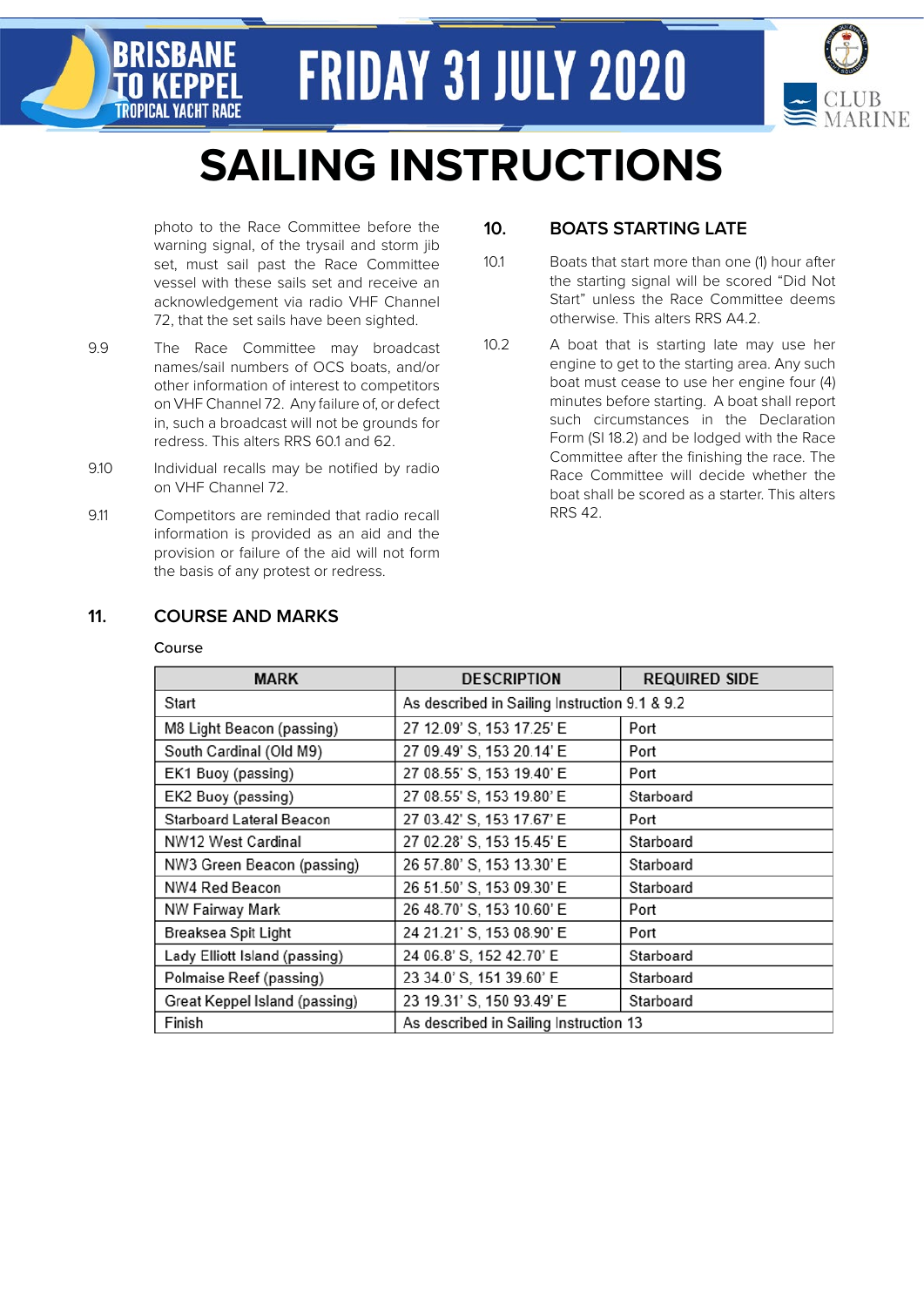

# **SAILING INSTRUCTIONS**

#### Stages

TROPICAL YACHT RACE

| <b>STAGE</b><br>NO. | <b>STAGE</b><br><b>DESCRIPTION</b> | <b>WAY POINT 1</b>       | <b>WAY POINT 2</b>        |
|---------------------|------------------------------------|--------------------------|---------------------------|
|                     | Start                              |                          |                           |
| 2                   | NW Fairway                         | 26 48.7' S, 153 10.6' E  | 26 50.7' S, 153 15.7' E   |
| 3                   | Double Island Point                | 25 56.01' S, 153 11.9' E | 26 10.9' S, 154 34.1' E   |
| 4                   | Indian Head                        | 25 00.4' S, 153 21.6' E  | 25 9.73' S, 155 1.14' E   |
| 5                   | Breaksea Spit                      | 24 21.2' S, 153 08.9' E  | 24 24.38' S, 156 04.66' E |
| 6                   | Lady Elliott                       | 24 06.9' S, 152 42.7' E  | 24 44.2' S, 152 22.4' E   |
| 7                   | Polmaise Reef                      | 23 24.1' S, 151 40.0' E  | 23 54.1' S, 151 29.7' E   |
| 8                   | Cape Capricorne                    | 23 29.2' S, 151 14.2' E  | 23 15.7' S, 151 21.3' E   |
|                     | Finish                             |                          |                           |

#### **TEMPORARY DISCONTINUANCE FROM RACING (Amends RRS 41 and 45) 12.**

- A boat after starting may use its motor to assist with anchoring or berthing when: (a) taking shelter from extreme weather; or (b) disembarking sick or injured crew who will take no further part in the race (such crew shall not be replaced); or (c) attempting repairs wholly on board, or (d) when avoiding commercial marine, aviation traffic, or any vessel with an inability to manoeuvrer. 12.1
- For the purpose of Sailing Instruction 12.1, mechanical propulsion may be used only to assist with berthing or anchoring. Crew intending to continue to race may go ashore solely for the purpose of making fast and thereafter shall immediately reembark. No outside assistance shall be accepted by the boat or the crew other than as provided in RRS 41. 12.2
- A boat complying with RRS 1.1 (except as to its own crew), which sustains damage or depletes its stores, may accept outside assistance to make good the damage, equipment or stores provided that such assistance shall not be provided over a cumulative period exceeding 24 hours in total.  $12.3$
- For the purpose of this Sailing Instruction, a boat's elapsed time shall continue to accrue, except that the time taken under Sailing Instruction 12.3 may be included for the purposes of RRS 62. 12.4

### **13. FINISHING LINE**

- The finish line shall be in an area off Keppel Bay Marina, Keppel Bay. 13.1
- The finish line shall bear 030°M from the Red Beacon (FL R 2S) on the Eastern Breakwater on the entrance to Keppel Bay Marina. 13.2
- An outer distance mark may be laid approximately 1.5nm on the extension of this line and shall be left to Starboard. Vessels shall finish within 1.5nm of the Red Beacon. 13.3
- Boats must declare their own finish time, when the Red Beacon is bearing 210°M, to the Race Committee or 0431 269 602 or offshore@rqys.com.au, as per SI 18.2. 13.4
- Please note Appendix A8.1 with respect to boats approaching the finish line. 13.5

### **14. TIME LIMIT**

141 There will be no time limit.

### **15. ALTERNATIVE PENALTIES**

- RRS 44.1 (Two-Turns Penalty) shall apply until clearing the NW Fairway Buoy. 15.1
- After yachts are clear of NW Fairway Buoy RRS 44.3 will apply. 15.2
- A yacht that concedes a scoring penalty is required to complete a declaration as per Sailing Instruction 18.2. 15.3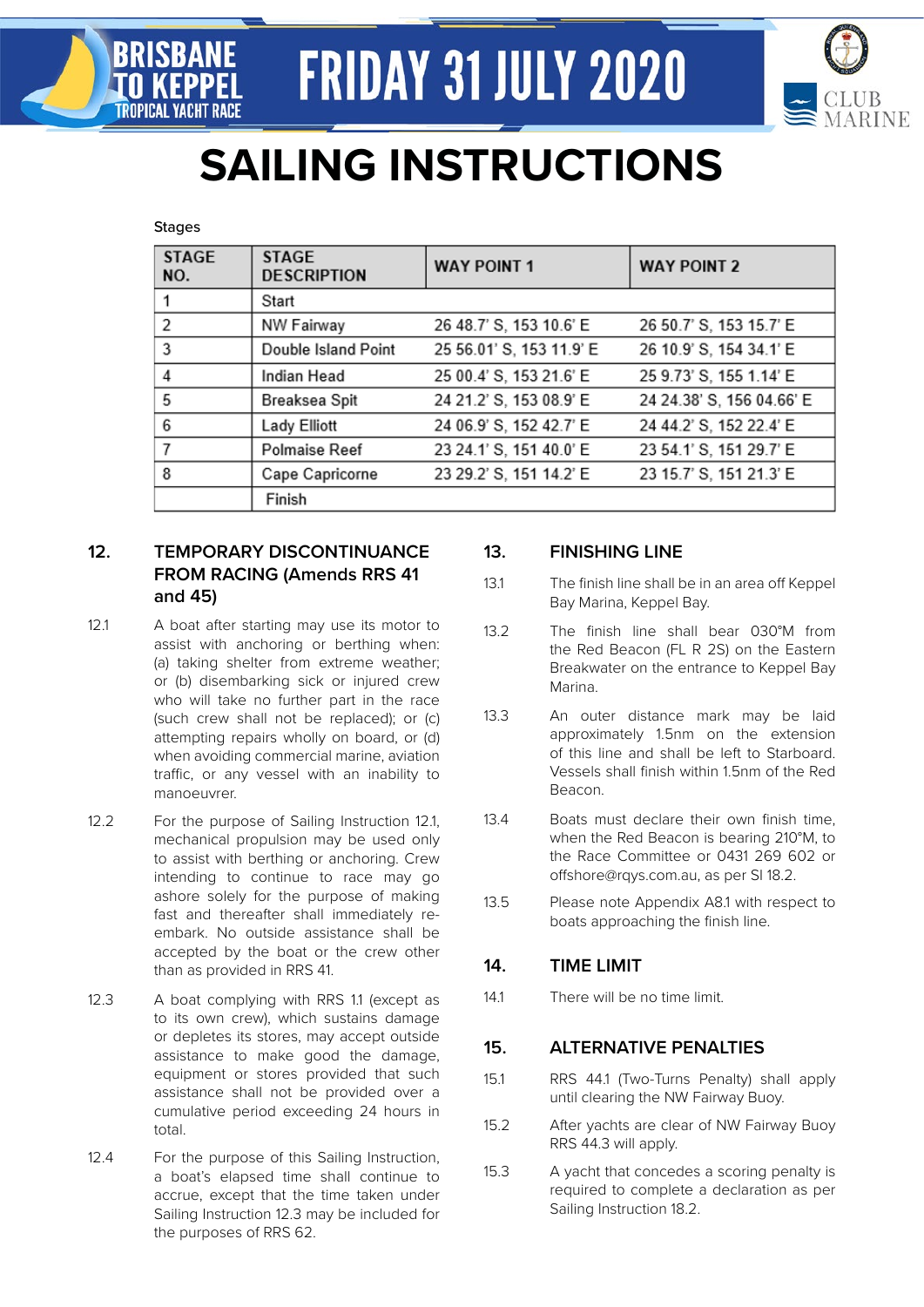

# **SAILING INSTRUCTIONS**

## **16. PROTESTS**

**BRISBANE** 

**TROPICAL YACHT RACE** 

- Protests and requests for redress shall be lodged with Race Control 0431 269 602 or offshore@rqys.com.au within two (2) hours of the finish time of the protesting yacht. The format for lodgement is to be either by email with attached completed Protest form or by text with a photograph of the completed Protest form. 16.1
- Notification of the details of protest hearings will be posted on the Online Notice Board at https://www.rqys.com.au/ sailingnoticeboard/ to inform competitors of the time and location of a hearing in which they are parties to a protest or named as a witness. These notices are deemed to fulfil the requirements of RRS 63.2. 16.2
- The Protest Committee reserves the right to conduct hearings via electronic means (Zoom/Skype). Hearings conducted electronically are deemed to fulfill the requirements of RRS 63.1. 16.3
- In accordance with RRS 64.1(a) in determining penalties, the Protest Committee may: 16.4
	- a. disqualify the yacht, or
	- b. impose a scoring penalty as per RRS 44.3(c) as amended by Sailing Instruction 15.2, or
	- c. make any other arrangement.
- The scoring penalty RRS 44.3 (c) is altered as follows. Delete the last sentence and insert: "All other yachts affected, including any yacht with the same score shall be moved up one place." 16.5
- **A National Jury has been appointed and approved by AS in accordance with AS prescription Adendum A, and the right of appeal will be denied in accordance with RRS 70.5. 16.6**

# **17. ARBITRATION**

- For protests involving an alleged breach of a rule of RRS Part 2, a short arbitration hearing may be held prior to a protest hearing. This changes Part 5, Section B of the RRS. 17.1
- The Protest Committee reserves the right to conduct Arbitration hearings via electronic means (Zoom/Skype). Hearings conducted electronically are deemed to fulfill the requirements of RRS Appendix T. 17.2
- After a written protest is properly lodged, one (1) representative from each boat will meet (electronically) with the arbitrator unless the protestor requests that the protest be withdrawn. No witnesses will be allowed. 17.3
- A boat that accepts the Arbitrator's opinion that she broke a rule of RRS Part 2 will receive a penalty by having her elapsed time for the race increased by 3% or ninety (90) minutes (whichever is greater). 17.4
- Protests not resolved by arbitration will be forwarded to the Protest Committee. 17.5
- The acceptance of an Arbitrator's opinion cannot be grounds for redress or reopening. This changes RRS 60.1, 62 and 66. 17.6
- The Arbitrator may be a member of the Protest Committee that hears the protest or may be permitted to observe the testimony given to the Protest Committee and offer testimony. This changes rule 63.3(a). 17.7

# **18. DECLARATION FORMS**

- All competing boats shall lodge a Finish Declaration on the provided finish declaration form in the Competitor Handbook via SMS or email to Race Control as per 18.4. 18.1
- Other declarations, except for a Finish Declaration, are only required to be lodged when a breach of the rules occurs during the race, or when specifically required by the Race Committee. Additional declarations may be lodged in the same manner as detailed in 18.4. 18.2
- Skippers are advised that failure to report at any mandatory radio schedules will require a Declaration to be lodged stating the reasons for failing to report and details of efforts made to relay her position. 18.3
- Any declarations shall be lodged to the Race Control via SMS to 0431 269 602 or email, within two (2) hours of a boat finishing. 18.4

# **19. TROPHIES AND PRESENTATION**

- The following trophies or prizes will be awarded: 19.1
	- a. 1st, 2nd and 3rd for each category
	- b. Line Honours
	- c. Other prizes may be awarded at the discretion of the Race Committee.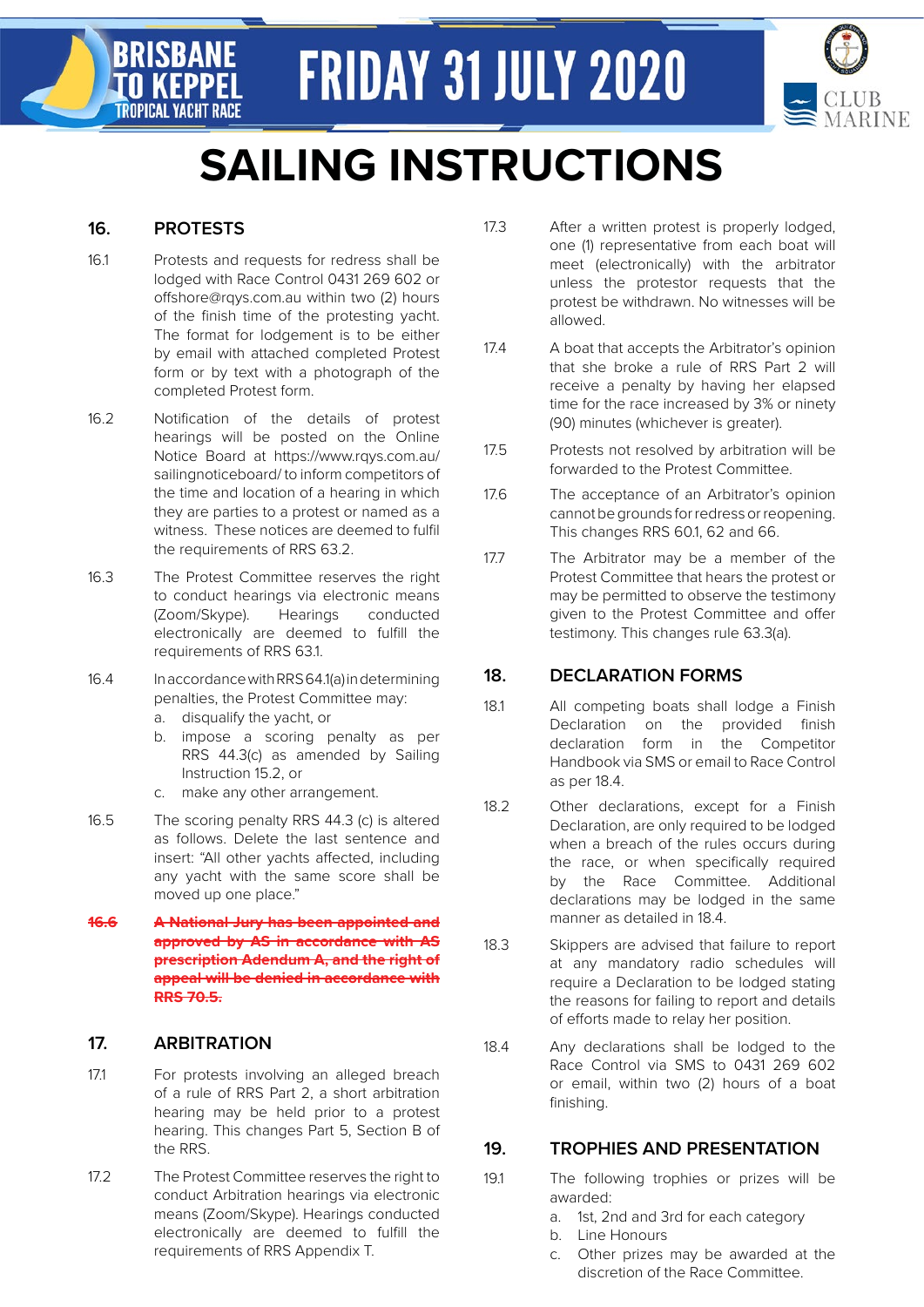

# **SAILING INSTRUCTIONS**

Presentation of trophies and prizes is to be advised and will be based on the finishing times of competing boats. There may be separate presentations for different categories. All Presentation arrangements will be communicated via SMS from Race Control. 19.2

# **APPENDIX A COMMUNICATIONS INSTRUCTIONS**

#### **SATTELITE TELEPHONE COMMUNICATIONS A1**

**BRISBANE** 

**TROPICAL YACHT RACE** 

- The primary means of communications between boats, Race Control, and emergency services will be Satellite Telephone (Satphone). Boats will make routine position reports to Race Control by text by Satphone as detailed at A6. Race Control telephone numbers for position reporting and routine contact are: A1.1
- A1.1.1 Primary Number: 0431 269 602.
- A1.1.2 Alternate 1 (Race Director): +61418 180 097.
- Alternate 2 (Asst. Race Director): **+61408 380 711** A1.1.3

#### **A2 VHF RADIO COMMUNICATIONS**

- All vessels are required to maintain a listening watch on VHF Channel 12 (Brisbane Harbour Control "Brisbane VTS") when abeam of Mud Island until clear of the NW Fairway Safe Water Mark (26 48.7S, 153 10.4E). A2.1
- The first boat to cross the Main Channel shipping channel shall advise "Brisbane VTS" on VHF Channel 12, while the last boat to pass the NW Fairway Buoy shall also advise "Brisbane VTS" on VHF Channel 12. A2.2
- All boats are required to maintain a listening watch on VHF Channel 13 when in or near Gladstone pilotage area shipping channels. A2.3
- At all other times boats shall maintain a 24 hour listening watch on VHF Channel 16. A2.4

### **A3 HF RADIO COMMUNICATIONS**

For boats fitted with HF radio, Charleville Radio (CR) provides a 24/7 monitoring service for the Australian Maritime Safety Authority/Rescue Coordination Centre (AMSA/RCC). In an emergency, if Satphone communications cannot be established CR can assist boats in distress by relaying traffic to the appropriate authorities. A31

CR monitors the following HF frequencies: 4125kHz, 6215kHz, 8291kHz, 12290kHz, and 16420kHz. A3.1

#### **A4 RELAY VESSELS**

Designated Radio Relay Vessels from within the fleet of competing boats shall act as a relay vessel for any yacht whose Satphone communications fail.  $A41$ 

### **A5 RACE FREQUENCIES**

Boats shall maintain a 24-hour listening watch for the duration of their race on VHF Channel 16. Except at those other times detailed in A2. A5.1

#### **A6 ROUTINE POSITION REPORTS (SCHEDS)**

- Routine position reports are mandatory from all boats twice daily, at 0800 hrs AEST and at 2000 hrs AEST. A61
- Boats will contact Race Control by text in the twenty (20) minutes prior to each sched time and give their position at that time. The format shall be BOAT NAME, LAT, and LONG in Degrees and Whole minutes. Race Control will transmit an acknowledgement of receipt message to each boat. A6.2
- Boats that fail to comply with the position and listening safety schedules shall explain the circumstances on the yacht's Declaration Form and may be subject to protest. A6.3
- If a boat has a Satphone communication failure they are to relay their position via another competitor, or via mobile phone. A6.4

### **A7 FRASER ISLAND**

All boats shall ensure their Satphone is monitored 24/7 from the southern point of Fraser Island until abeam Polmaise Reef. Boats shall advise Race Control by text and report "abeam southern Fraser Island" when passing abeam the southern point of Fraser Island and "abeam Polmaise" when passing abeam Polmaise Reef. Boats failing to make these calls may be subject to protest by the Race Committee. A7.1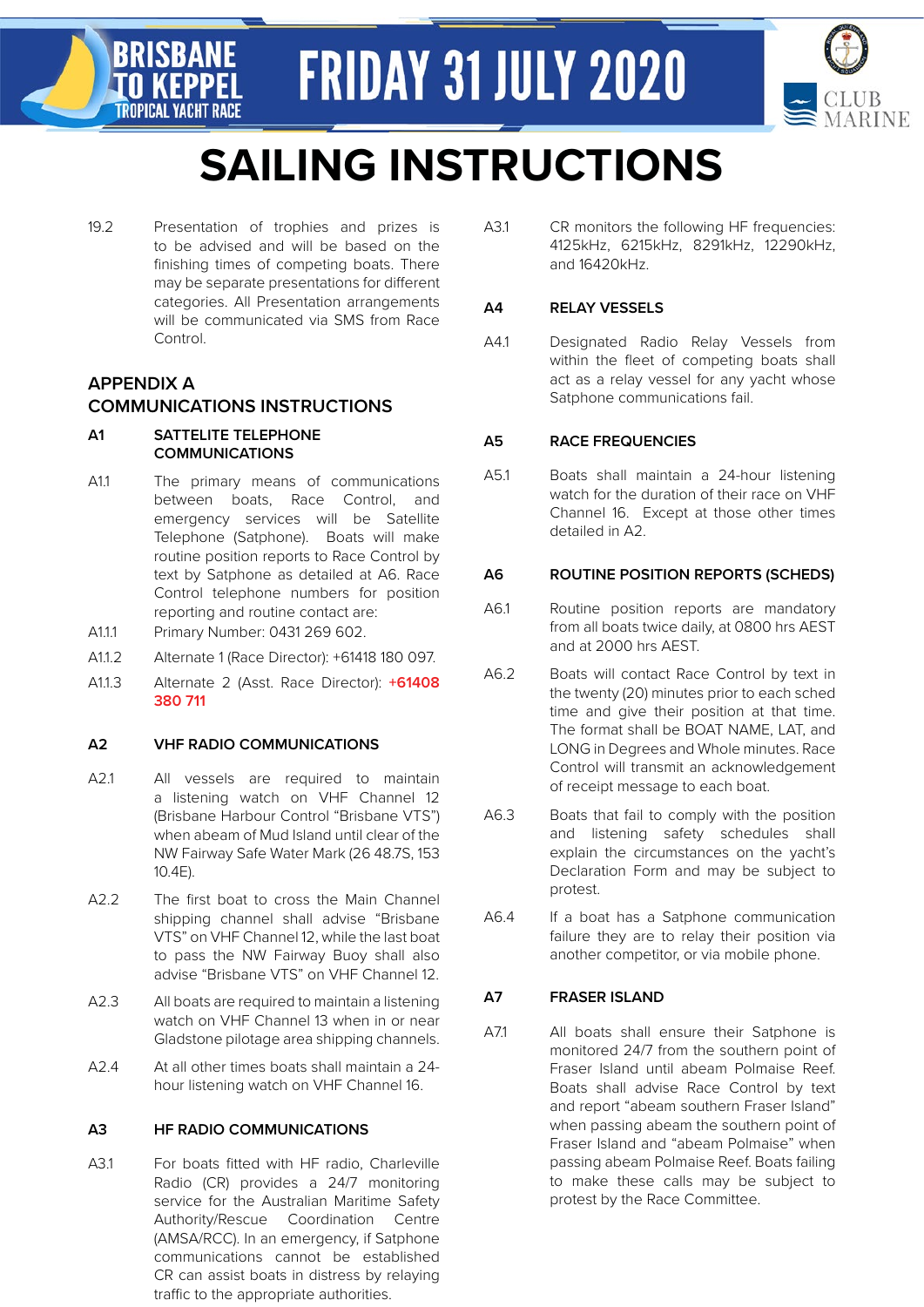

# **SAILING INSTRUCTIONS**

#### **A8 ARRIVAL KEPPEL BAY**

**BRISBANE** 

**TROPICAL YACHT RACE** 

Boats shall call "Keppel Bay Race Control" when approaching the finish line on VHF Channel 21 to alert the finish team of their impending finish. A8.1

#### **A9 DISTRESS TRAFFIC**

- A9.1 A yacht in distress shall:
- Follow the Radio Telephone distress procedure laid down in the Handbook for Radio Telephone Ship Station Operators. For further information, see [this link.](http://this link) A9.1.1
- Contact emergency services on 000 or 112 to seek assistance. A912
- Advise Race Control by Satphone text or voice call that an emergency has been declared, and details of the emergency. A9.1.3
- VMR Gladstone and Gladstone Harbour Control maintains a 24-hour listening watch on VHF Channel 16 and 82 VHF and telephone (07 4972 3333). A9.2
- All boats shall maintain a 24-hour listening watch on VHF ch 16 for the duration of the race. A9.3

#### **A10 UNSCHEDULED TRAFFIC**

For any unscheduled traffic boats can call Race Control by Satphone to mobile phone 0431 269 602. A10.1

#### **A11 BOATS WITHDRAWING**

Any boat that withdraws from the race shall continue to give their position and destination at scheduled times until their safe arrival in port. A111

#### **A12 BATTERY CHARGING**

As reporting of positions is mandatory, it is essential that boats maintain their batteries fully charged. It is recommended practice that batteries are charged prior to the position schedules. A12.1

#### **A13 BOATS NOT REPORTING**

If for any reason a boat does not report their position at a scheduled position report time, they are required to report their position to Race Control ASAP. In the event of a Satphone failure a boat is required to establish contact with Race Control via: A13.1

- A13.1.1 Mobile phone if in range.
- Using VHF radio to relay their position to another boat for relay to Race Control. A13.1.2
- Via a VMR/Coast Guard station if in VHF range. A13.1.3
- A13.1.4 If fitted HF Radio via CR.
- If boats cannot make contact with Race Control, they are required to use whatever means possible to contact a land-based location and advise their position. A13.2
- Boats failing to comply may be subject to a report to the Protest Committee under RRS 60.2 A13.3

### **A14 CONTACTS**

#### **Race Control**

Race Control Phone: 0431 269 602 Race Control Alternate 1 (Race Director): +61418 180 097. Race Control Alternate 2 (Asst. Race Director): **+61408 380 711.** Email: [offshore@rqys.com.au](mailto:offshore@rqys.com.au)

#### **Emergency Services**

Dial 000, or 112 Brisbane Water Police 07 3895 0333 Sunshine Coast Water Police 07 5437 7396 Yeppoon Water Police 07 4933 7990 Mackay Water Police 07 4967 0724 Whitsunday Water Police 07 4967 7222

#### **Useful Phone numbers**

Race Control 0431 269 602 Race Director: +61418 180 097. Asst. Race Director: **+61408 380 711.** Charleville Radio 02 6279 5774 RQYS Clubhouse 07 3396 8666 (business hours only) RQYS Fax 07 3393 4100 Rebecca Ellem - RQYS Race Office 0401 523 869 **Susie Jones - RQYS Rep at Keppel Bay 0438 930 990**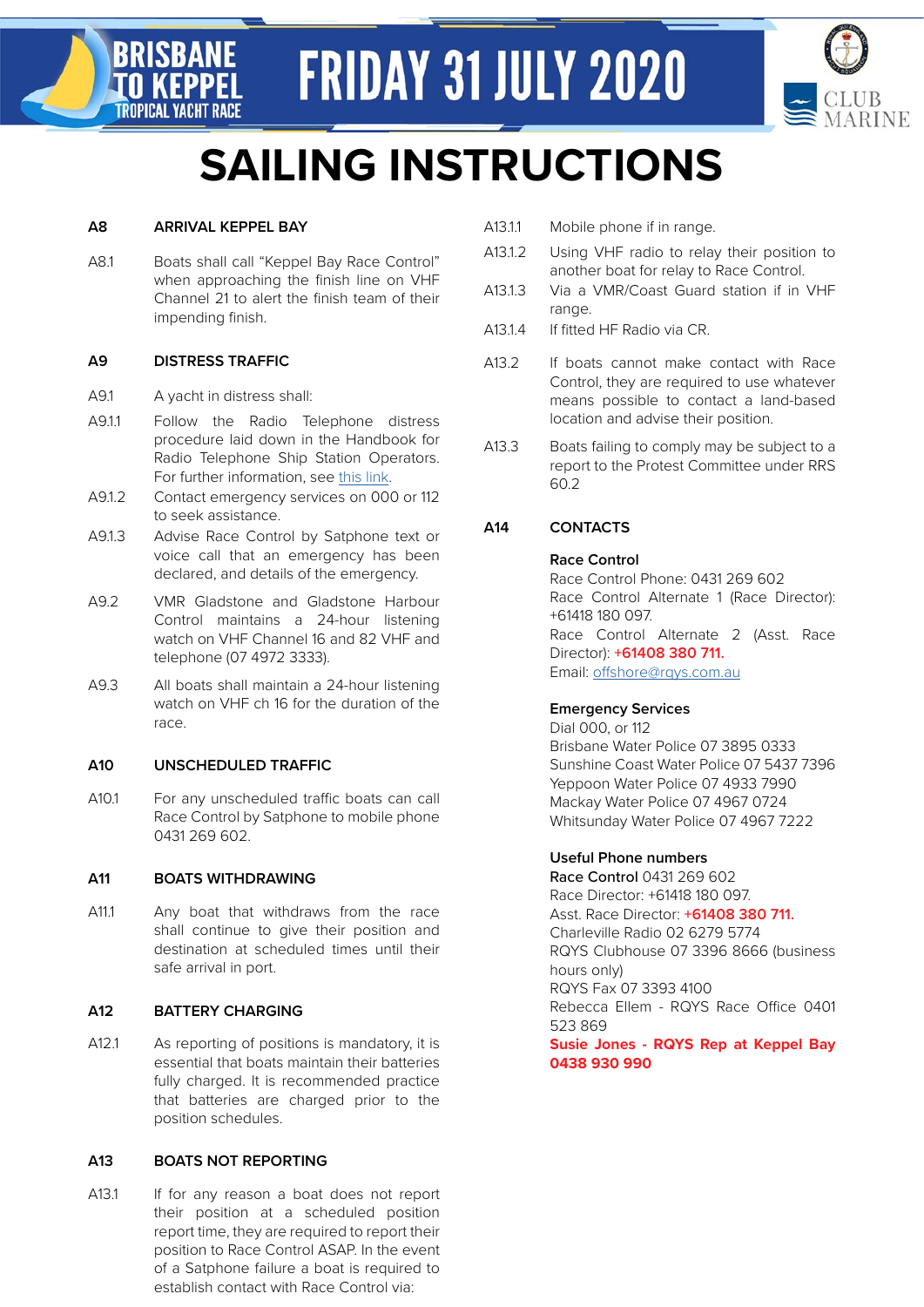

# **SAILING INSTRUCTIONS**

#### **A14 CONTACTS (continued)**

**TROPICAL YACHT RACE** 

**BR** 

**TO** 

Volunteer rescue stations (listed in order from south to north) indicating frequencies monitored.

| STATION C/S                       | HOURS OF OPERATION                  | 27 MHz         | <b>VHF</b>                        | Phone (+617) | A/H EMERG            |
|-----------------------------------|-------------------------------------|----------------|-----------------------------------|--------------|----------------------|
| VZ4RQ<br>Marine Radio Moreton Bay | 0700-2000 M-F<br>0600-2000 S-Su     | 88, 90         | 16, 67, 21, 73, 81,<br>82, 90     | 3396 2778    | NO RESCUE<br>VESSELS |
| CG BRISBANE                       | 0600-2100 SAT<br>0600-1800 SUN (PH) | 88, 90,<br>91  | 16, 67, 21, 73, 81                | 3396 5911    | 0404 466 000         |
| <b>VMR BRISBANE</b>               | 0600-1700 W/E (PH)                  | 88, 91         | 16, 67, 21, 73, 81                | 3269 8888    | 0428 022 881         |
| <b>CG REDCLIFFE</b>               | 0600-1800 M-F<br>0400-2000 W/E (PH) | 88, 90,<br>91  | 16, 67, 21, 22, 63,<br>73, 80, 81 | 3203 5522    | 3203 5522            |
| VMR BRIBIE ISLAND                 | 0500-1800 DAILY                     | 88, 90         | 16, 67, 21, 73, 81                | 3408 7596    | 0417 610 806         |
| CG CALOUNDRA                      | 0530-1200 M-F<br>0530-1700 W/E (PH) | 88, 91         | 16, 67, 73                        | 5491 3533    | 0439 913 533         |
| CGMOOLOOLABA                      | 24/7                                | 88, 90         | 16, 67, 21, 73, 80                | 5444 3222    |                      |
| CG NOOSA                          | 24/7                                | 88, 91         | 16, 67, 22, 80                    | 5474 3695    |                      |
| CG TIN CAN BAY                    | 0600-1800 DAILY                     | 88, 90         | 16, 67, 80, 82                    | 5486 4290    |                      |
| CG SANDY STRAITS                  | 0700-1800 DAILY                     | 88, 90         | 16, 67, 80, 82                    | 4129 8141    |                      |
| VMR HERVEY BAY                    | 24/7                                | 88, 91         | 16, 67, 22, 73                    | 4128 9666    | 0428 760 710         |
| VMR BUNDABERG                     | 0600-1800 DAILY                     |                | 16, 67, 22, 80, 81                | 4159 4349    |                      |
| VMR ROUND HILL                    | 24/7                                | 88, 91         | 16, 67, 81, 82                    | 4974 9383    |                      |
| VMR GLADSTONE                     | 24/7                                |                | 16, 67, 80, 82                    | 4972 3333    |                      |
| CG KEPPEL SANDS                   | 0600-1800 TUE-THU                   | ٠              | 16, 67, 21, 22                    | 4934 4906    | 0472 826 312         |
| CG YEPPOON                        | 0600-1800 FR-MO<br>0900-TU-TH       | $\overline{a}$ | 16, 67, 21, 22                    | 4933 6600    | 0419 794 812         |
| CG ROCKHAMPTON                    | STBY 24/7                           | ÷,             | 16, 67, 22, 81                    | 4921 2266    | 0428 580 646         |
| CG THIRSTY SOUND                  | 0630-2130 DAILY                     |                | 16, 67, 81, 83                    | 4937 3155    | 4937 3067            |

| STATION C/S       | HOURS OF OPERATION              | 27 MHz                   | <b>VHF</b>     | Phone (+617) | A/H EMERG    |
|-------------------|---------------------------------|--------------------------|----------------|--------------|--------------|
| <b>VMR MACKAY</b> | 0800-1800 DAILY                 |                          | 16, 67, 21, 80 | 4955 5448    | 4955 5448    |
| VMR MIDGE POINT   | NO ACTIVE RADIO<br><b>WATCH</b> | $\overline{\phantom{a}}$ | 21             | 0408 946 940 | 0408 946 940 |
| VMR WHITSUNDAY    | 24/7                            | ۰                        | 16, 67, 81, 82 | 4946 7207    | 0410 013 881 |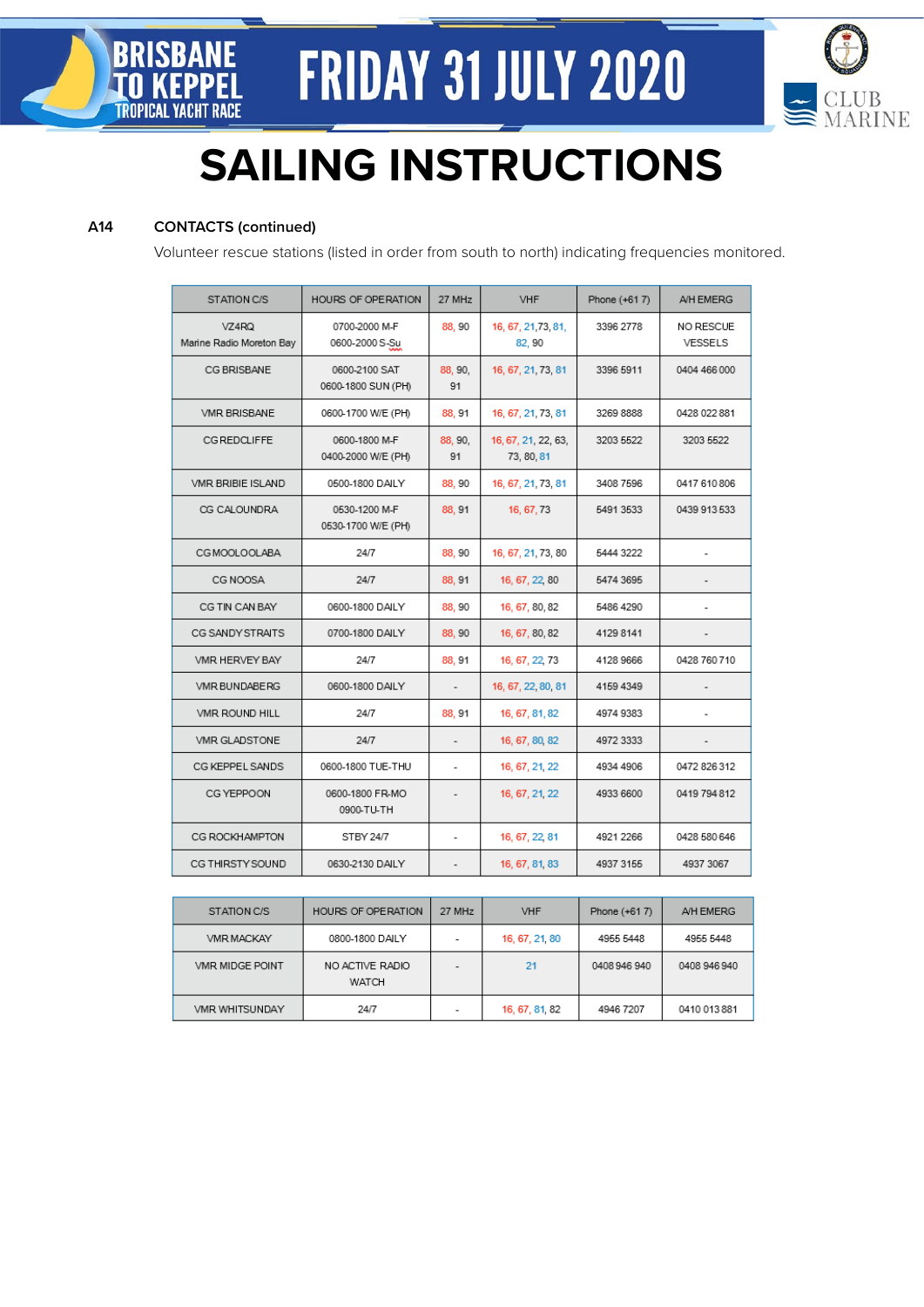



# **SAILING INSTRUCTIONS**

### **APPENDIX B RACE AREA & GATES FOR PHS STAGES**

Refer to SI 11 for information on the course.